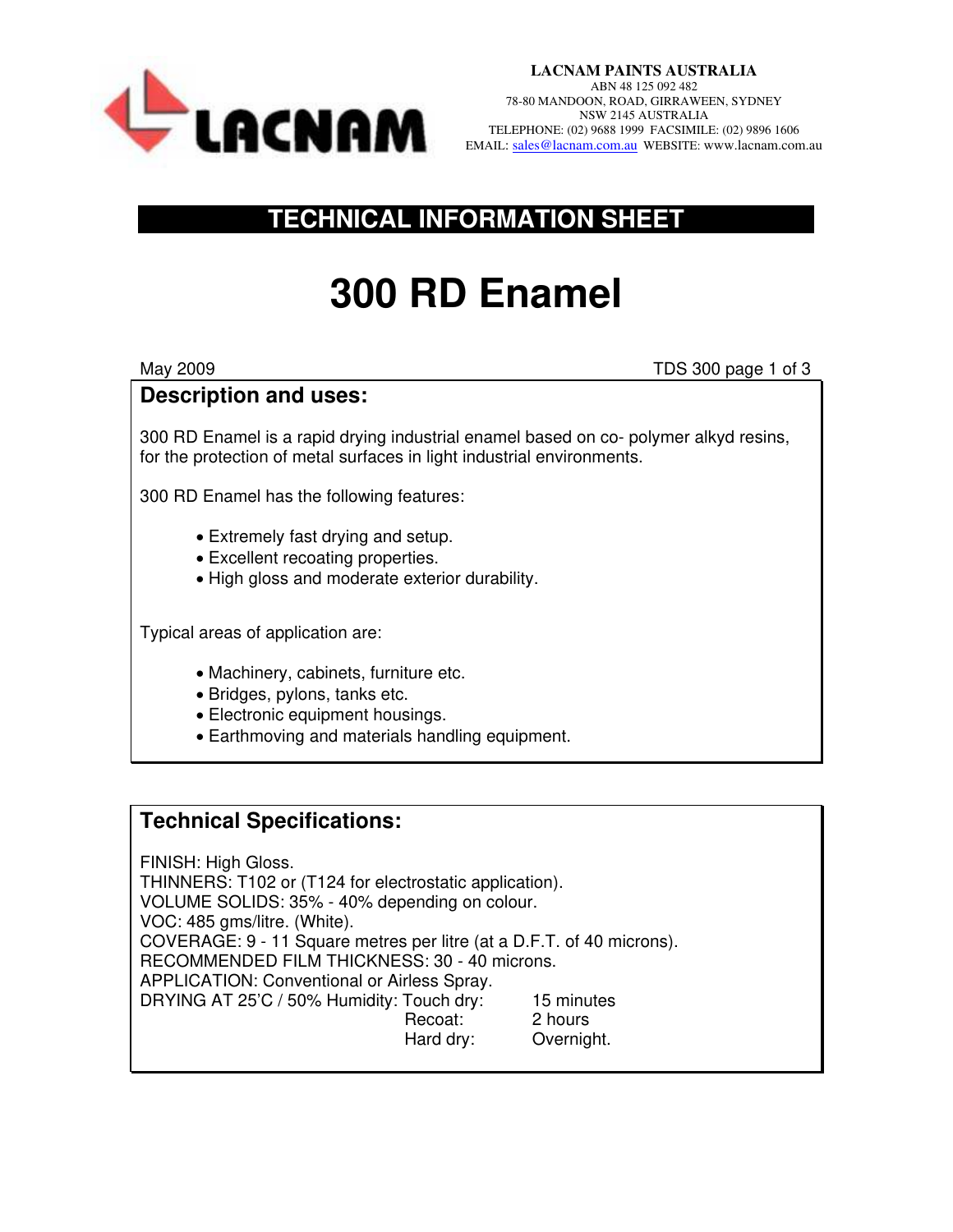## **300 RD Enamel**

| May 2009                                      |                         |           | TDS 300 page 2 of 3                   |  |  |  |  |
|-----------------------------------------------|-------------------------|-----------|---------------------------------------|--|--|--|--|
| <b>APPLICATION DETAILS - PAINTING SYSTEMS</b> |                         |           |                                       |  |  |  |  |
| $D.F.T.$ um                                   |                         |           |                                       |  |  |  |  |
| System                                        | 1 <sup>st</sup> Coat    | 40-60     | 210 Metalprime (thinner T102 or T104) |  |  |  |  |
|                                               | $2^{nd}$ Coat           | $30 - 40$ | 300 RD Enamel (thinner T102)          |  |  |  |  |
|                                               | 3 <sup>rd</sup><br>Coat | $30 - 40$ | Optional 300 RD Enamel (thinner T102) |  |  |  |  |

| $D.F.T.$ um        |                      |          |                                                  |  |  |  |
|--------------------|----------------------|----------|--------------------------------------------------|--|--|--|
| System             | 1 <sup>st</sup> Coat | $5 - 10$ | 258 Twin Pack Etch or 260 Keycoat (thinner T166) |  |  |  |
| $2^{nd}$ Coat<br>2 |                      | 30-40    | 300 RD Enamel (thinner T102)                     |  |  |  |
|                    | 3 <sup>rd</sup> Coat | $30-40$  | Optional 300 RD Enamel (thinner T102)            |  |  |  |

| $D.F.T.$ um |                      |           |                                            |  |  |
|-------------|----------------------|-----------|--------------------------------------------|--|--|
| System<br>3 | 1 <sup>st</sup> Coat | $10 - 20$ | 300 RD Enamel (thinner T102, 30% reduction |  |  |
|             | $2^{nd}$ Coat        | $30 - 40$ | 300 RD Enamel (thinner T102)               |  |  |
|             | <b>Qrd</b><br>Coat   | $30 - 40$ | Optional 300 RD Enamel (thinner T102)      |  |  |

| <b>APPLICATION DETAILS - SURFACE PREPARATION</b> |                                        |                    |  |  |  |  |
|--------------------------------------------------|----------------------------------------|--------------------|--|--|--|--|
| <b>SUBSTRATE</b>                                 | <b>DETAILS</b>                         | <b>RECOMMENDED</b> |  |  |  |  |
|                                                  |                                        | <b>SYSTEM</b>      |  |  |  |  |
| <b>Steel</b>                                     | Power tool clean to AS1627.2 class 2   | 1, 2               |  |  |  |  |
|                                                  | Or abrasive blast clean to AS1627.4    |                    |  |  |  |  |
|                                                  | Class 2.                               |                    |  |  |  |  |
| Aluminum, Galvanized                             | Light abrasive blast or treat with 212 | 2                  |  |  |  |  |
| Steel or Zinc Anneal                             | <b>Metal Clean</b>                     |                    |  |  |  |  |
| <b>Previously Painted</b>                        | Lightly sand glossy areas, wash down   | 2                  |  |  |  |  |
| <b>Surfaces</b>                                  | with cleaning solvent                  |                    |  |  |  |  |
| <b>Concrete Flooring</b>                         | New concrete must be fully cured.      | 3                  |  |  |  |  |
| (Not subjected to                                | Light abrasive blast or acid etch      |                    |  |  |  |  |
| solvent or chemical                              | Note: Thin first coat 30% with T102    |                    |  |  |  |  |
| contact).                                        |                                        |                    |  |  |  |  |

#### **Surface Preparation:**

- When overcoating; Aged paint coatings should be tested for adhesion using Crosshatch or Crosscut methods. If aged paint coating lifts remove it.
- Remove all rust, oxides, millscale and lose paint from metal surface.
- Round off all sharp edges, welding joints and weld spatter.
- All surfaces to be painted should be clean and free from dust, dirt, oil, grease and moisture.
- All abrasive blast clean ferrous surfaces should be coated within 4 hours to avoid flash rusting.
- Do not apply at temperatures below 5' Celsius. Do not apply at relative humidity above 85%, or when the substrate surface is less than 3' Celsius above dewpoint.